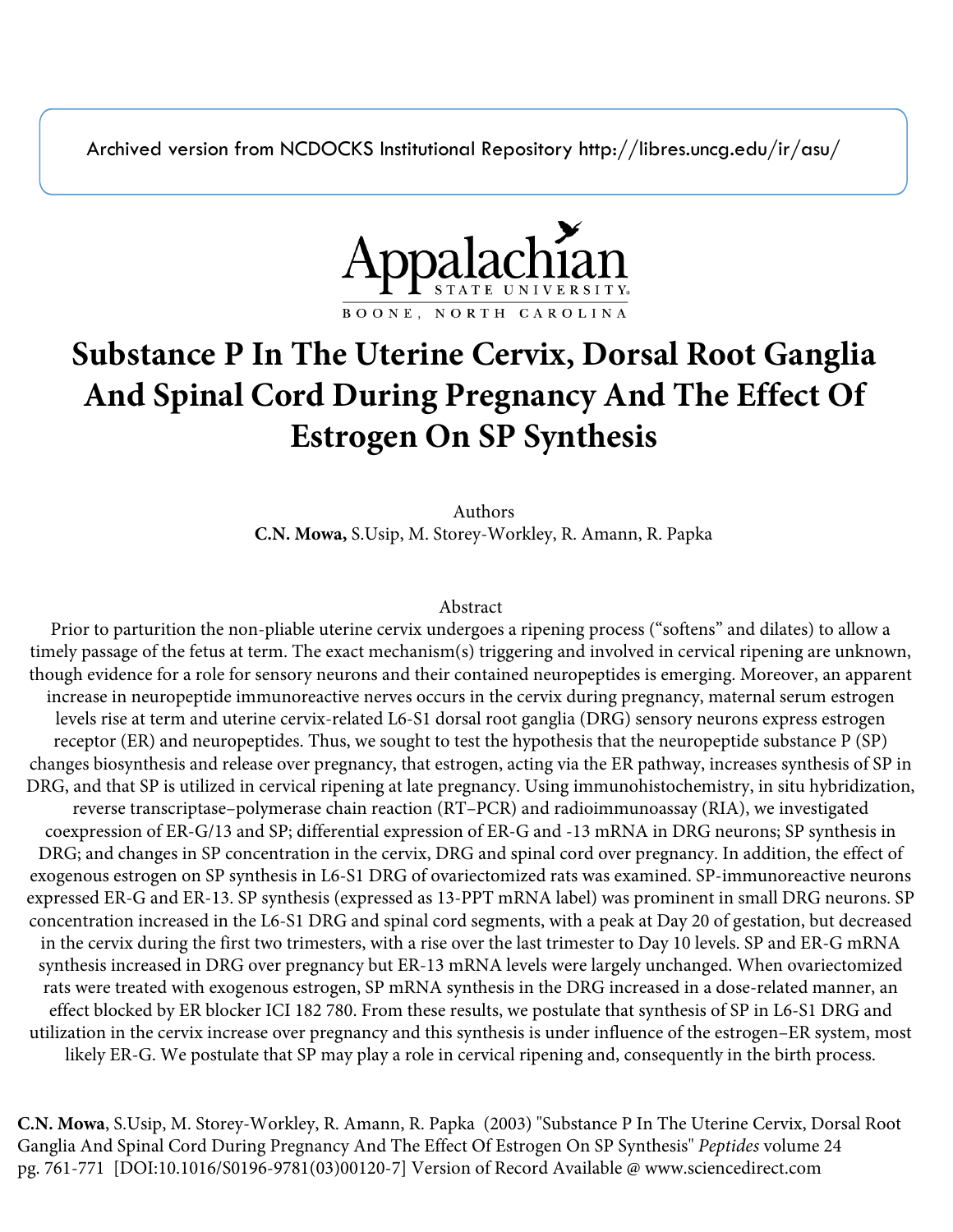# <span id="page-1-0"></span>Substance P in the uterine cervix, dorsal root ganglia and spinal cord during pregnancy and the effect of estrogen on SP synthesis

C.N. Mowa<sup>a</sup>[, S.](#page-1-0) Usip<sup>[a](#page-1-0)</sup>, M. Storey-Workley<sup>a</sup>[, R.](#page-1-1) Amann<sup>b</sup>, R. Papka<sup>a,\*</sup>

<span id="page-1-1"></span><sup>a</sup>*Department of Neurobiology and Pharmacology, Northeastern Ohio Universities College of Medicine, P.O. Box 95, 4209 State Rt. 44, Rootstown, OH 44272, USA* <sup>b</sup>*Department of Experimental and Clinical Pharmacology, University of Graz, Graz, Austria*

#### **Abstract**

Prior to parturition the non-pliable uterine cervix undergoes a ripening process ("softens" and dilates) to allow a timely passage of the fetus at term. The exact mechanism(s) triggering and involved in cervical ripening are unknown, though evidence for a role for sensory neurons and their contained neuropeptides is emerging. Moreover, an apparent increase in neuropeptide immunoreactive nerves occurs in the cervix during pregnancy, maternal serum estrogen levels rise at term and uterine cervix-related L6-S1 dorsal root ganglia (DRG) sensory neurons express estrogen receptor (ER) and neuropeptides. Thus, we sought to test the hypothesis that the neuropeptide substance P (SP) changes biosynthesis and release over pregnancy, that estrogen, acting via the ER pathway, increases synthesis of SP in DRG, and that SP is utilized in cervical ripening at late pregnancy. Using immunohistochemistry, in situ hybridization, reverse transcriptase–polymerase chain reaction (RT–PCR) and radioimmunoassay (RIA), we investigated coexpression of ER-G/13 and SP; differential expression of ER-G and -13 mRNA in DRG neurons; SP synthesis in DRG; and changes in SP concentration in the cervix, DRG and spinal cord over pregnancy. In addition, the effect of exogenous estrogen on SP synthesis in L6-S1 DRG of ovariectomized rats was examined. SP-immunoreactive neurons expressed ER-G and ER-13. SP synthesis (expressed as 13-PPT mRNA label) was prominent in small DRG neurons. SP concentration increased in the L6-S1 DRG and spinal cord segments, with a peak at Day 20 of gestation, but decreased in the cervix during the first two trimesters, with a rise over the last trimester to Day 10 levels. SP and ER-G mRNA synthesis increased in DRG over pregnancy but ER-13 mRNA levels were largely unchanged. When ovariectomized rats were treated with exogenous estrogen, SP mRNA synthesis in the DRG increased in a dose-related manner, an effect blocked by ER blocker ICI 182 780. From these results, we postulate that synthesis of SP in L6-S1 DRG and utilization in the cervix increase over pregnancy and this synthesis is under influence of the estrogen–ER system, most likely ER-G. We postulate that SP may play a role in cervical ripening and, consequently in the birth process.

*Keywords:* Parturition; Estrogen; Estrogen receptor; Sensory neurons; Neurogenic inflammation; Pregnant rat

# **1. Introduction**

During pregnancy the quiescent uterus provides a favorable environment for the growing fetus and the non-pliable cervix acts as a sphincter to keep the fetus in utero. However, at term the cervix undergoes tissue remodeling leading to softening and dilatation ('ripens'), whereas the uterus contracts to facilitate passage of the fetus. Failure of either or both of these events leads to birthing problems such as preterm birth or protracted labor [\[13\].](#page-10-0)

Cervical ripening is a complex process that is regulated by numerous factors, many of which have been studied extensively such as nitric oxide, cytokines, prostaglandins,

relaxin and steroids hormones [\[1,18,51,83\].](#page-9-0) However, the exact mechanism(s) triggering cervical ripening remain elusive. Moreover, changes in the cervix at ripening are similar to those seen in inflammatory reactions, especially neurogenic inflammation [\[16,42\],](#page-10-1) suggesting that nerves play an important role in cervical ripening. However, even though it is known that the cervix is richly innervated with autonomic and sensory nerves [\[4,57–59,85\]](#page-9-1) and that transection of the sensory nerves blocks labor [\[10,27\],](#page-10-2) the role of uterine cervix-related nerves is poorly understood.

Our laboratory has established the fundamental anatomic organization essential for neurogenic inflammation in the cervix of parturient rats, which we believe may play a crucial role in cervical ripening [\[16\].](#page-10-1) Uterine cervical afferent nerves, containing inflammation-associated neuropeptides, including substance P (SP), are closely associated with leaky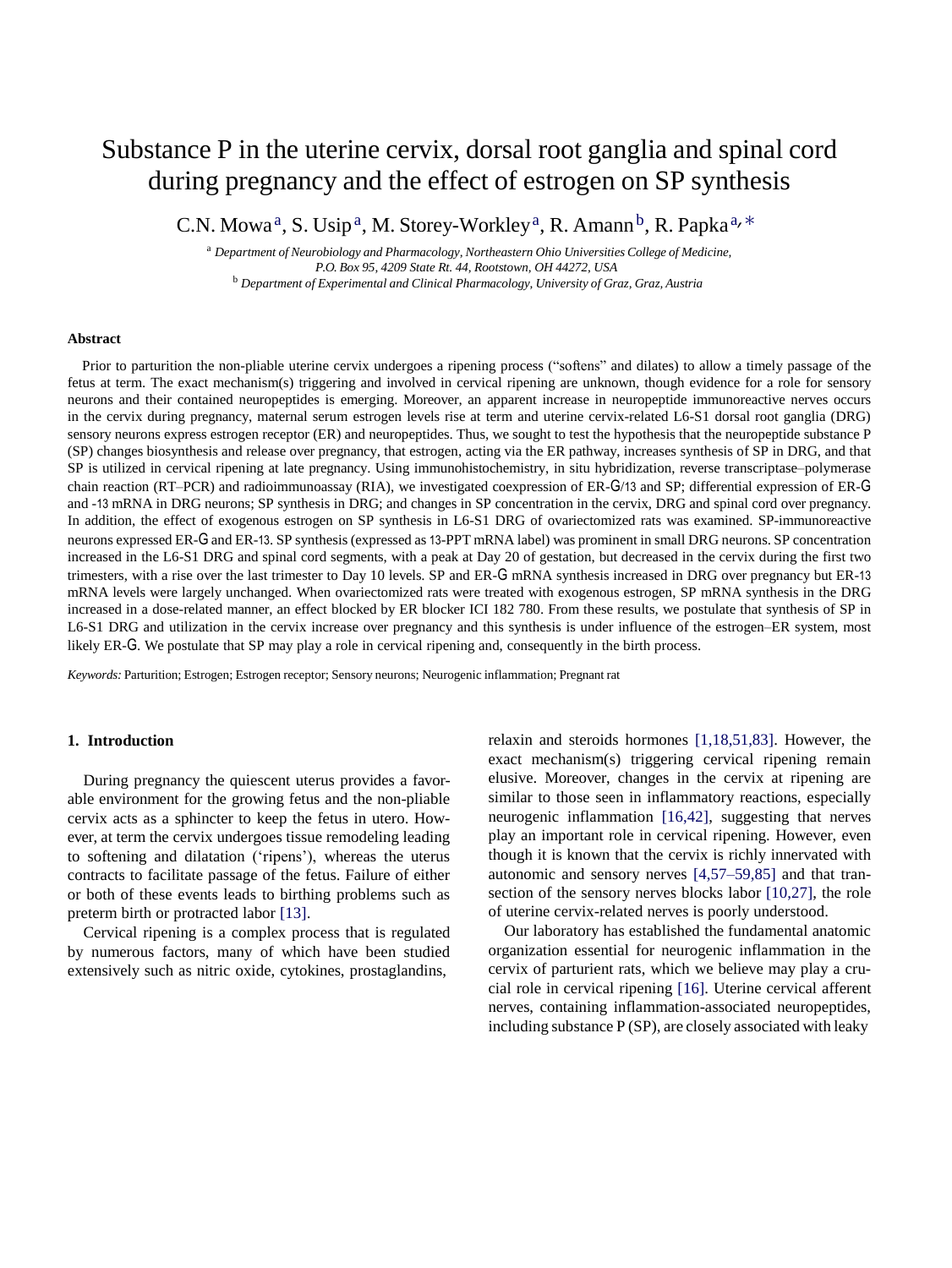venules and smooth muscle cells in the cervix of parturient rats [\[16\].](#page-10-1) Interestingly, administration of SP to ovariectomized rats mimics aspects of neurogenic inflammation observed in the parturient cervix, i.e. immune cell recruitment, vasodilation and plasma extravasation, suggesting that SP may play an important role in cervical ripening [\[16\].](#page-10-1)

SP is a member of the tachykinin family of peptide neurotransmitters, namely SP, neurokinin A (NKA) and neurokinin B (NKB), that are derived from preprotachykinin (PPT) gene by alternative splicing [\[12,53\].](#page-10-3) Moreover, three distinct G protein-coupled cell membrane receptors, NK1, 2 and 3, are activated preferentially by SP, NKA and NKB, respectively [\[49,70\].](#page-10-4) SP is found in sensory nerves innervating peripheral tissues [\[28,55,71,72\]](#page-10-5) including the uterine cervix [\[16,57,59,79\]](#page-10-1) and, when locally released, causes pain and neurogenic inflammation [\[21,29\].](#page-10-6) In addition, NK1 receptor immunoreactivity is associated with target tissues in the cervix and its synthesis increases over pregnancy [\[16\].](#page-10-1) However, to date studies are not available on the effects of changing estrogen levelsin the cervix over pregnancy, its influence on neurotransmitters and their potential involvement in cervical ripening.

Several studies have established that (i) maternal serum estrogen levels rise over pregnancy peaking near term [\[8,46,76\],](#page-9-2) (ii) dorsal root ganglion (DRG) neurons express estrogen receptor (ER) [\[63,64,82\]](#page-11-0) including those in the L6-S1 segmental DRG that innervate the uterus [\[60,65,67\],](#page-11-1) (iii) some ER containing DRG neurons express SP [\[60,61\],](#page-11-1) and (iii) SP is transported to the pelvic organs (cervix included) from L6-S1 DRG [\[48,67\].](#page-10-7) On the basis of these data, we hypothesize that rising estrogen levels at term could stimulate, via ER, an increased synthesis of SP. The neuropeptide is then transported to sensory nerve terminals in the cervix for release and binding to NK1 receptors to participate in remodeling of the cervix.

To test this hypothesis, the present study utilized immunohistochemistry, in situ hybridization, RT–PCR and radioimmunoassay (RIA) to investigate coexpression of ER and SP in DRG neurons, SP synthesis in DRG, and changes in SP concentration in the cervix, DRG and spinal cord over pregnancy. The effect of exogenous estrogen on SP synthesis was investigated in ovariectomized rats.

#### **2. Materials and methods**

#### *2.1. Animals*

Adult female Sprague–Dawley rats (SASCO strain from Charles Rivers) were used in these studies. Nonpregnant and timed-pregnant rat at gestational days 10, 15, 20, parturient (Day 22) and 2-day postpartum were included in the studies. A total number of 90 pregnant animals  $[n = 5$  (radioimmunoassay, immunohistochemistry and in situ hybridization) and  $n = 3$  (RT–PCR) representative time points] and 18 nonpregnant animals  $[n = 3$  for each type of treatment

(1713-estradiol and ER blocker, ICI 182 780) were used]. All experiments were performed in accordance with the NIH Guide for the Care and Use of Laboratory Animals (NIH Publications No. 86-23) revised 1985. During all experiments efforts were made to minimize both animal suffering and numbers of animals used.

#### *2.2. Radioimmunoassay*

Pregnant rats were euthanized with sodium pentobarbital (100 mg/kg body weight, i.p.), and perfused intra-cardially only with 0.9% sodium chloride. The cervix, L6-S1 DRG and spinal cord segments (dorsal one-half only) were carefully removed and stored frozen at −80 ◦C until processing. Frozen samples were homogenized and extracted in 2 N acetic acid. An aliquot of the homogenate was used for protein determination (Bio-Rad). After centrifugation, the supernatants were lyophilized and used for RIA. SP was determined using antiserum RD2 (gift of Dr. S.E. Leeman), [<sup>125</sup>I] Bolton-Hunter-SP (Amersham) as radioligand and synthetic SP (Sigma Chemical Co., St. Louis, MO) as standard [\[40\].](#page-10-8)

#### *2.3. Immunohistochemistry*

For immunohistochemical studies of the expression of ER and SP in DRG neurons, nonpregnant rats were ovariectomized. Animals were anesthetized with sodium pentobarbital (45 mg/kg, i.p.) and ovariectomized via two small dorsal incisions. Incisions were closed with a single stitch to the muscle layer and a single wound clip to the skin. After 7–10 days survival the rats were deeply anesthetized (100 mg/kg sodium pentobarbital, i.p.) and exsanguinated by cardiac perfusion with saline followed by 4% *para*-formaldehyde in 0.1 M phosphate buffer, pH 7.3. The L6-S1 DRG were removed, cryoprotected in 30% sucrose, frozen, and sectioned  $(14 \mu m)$  thick) on a cryostat. Sections were processed on slide for immunohistochemistry to localize SP and ER-G or ER-13 by standard techniques routinely used in our laboratory [\[58,60–63\].](#page-11-2) Briefly, sections of DRG were incubated for 16–24 h at room temperature with a cocktail of primary antibodies: (i) a guinea pig generated antibody against SP (dilution 1:800; gift of Dr. Catia Sternini, CURE at UCLA, Los Angeles, CA) and a rabbit generated antibody against ER-G (1:2500 dilution; code 1355; gift of Dr. Margaret Shupnik, University of Virginia and same antibody purchased from Upstate Biotechnology) or (ii) the SP antibody plus a sheep generated anti-ER-13 antiserum (1:5000 dilution; code 893/3/34; 41/P3; gift of Dr. Phillipa T.K. Saunders, MRC Human Reproductive Sciences, Edinburgh, UK). Sections were washed in phosphate buffered saline (PBS), incubated in a mixture of appropriate secondary antibodies: donkey anti-guinea pig IgG labeled with  $CY-3$  (1:800 dilution) (Jackson Immunoresearch) + donkey anti-rabbit IgG labeled with Alexa 488 (Molecular Probes) or donkey anti-guinea pig IgG labeled with CY-3 (Jackson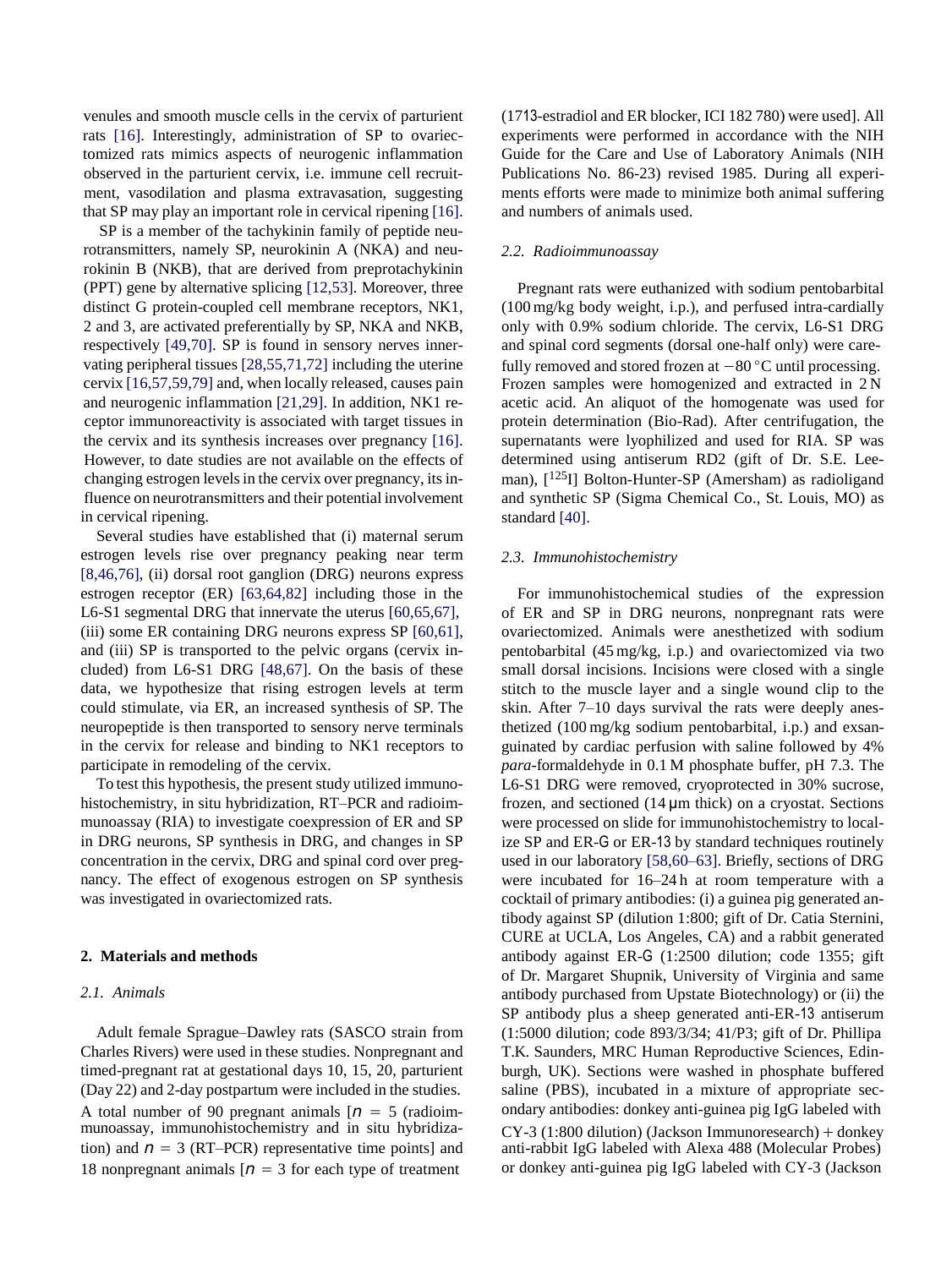Immunoresearch) + donkey anti-sheep IgG labeled with Alexa 488 (1:100 dilution) (Molecular Probes) for 1 h and mounted in PBS:glycerol.

The SP antibody is well characterized [\[59\].](#page-11-3) The ER-G antiserum coded C1355 was raised against the last 14 amino acids of the ER and its characterization is established [\[24\].](#page-10-9) The ER-13 antiserum was raised in sheep against the N-terminal (code 893/3/34 and 41/P3) and the hinge (code 913/l/36/P4) regions of the ER protein [\[75\].](#page-11-4) Controls included omission of the primary antiserum, omission of the secondary antibody, absorption of the primary antiserum with its respective antigen  $(10 \mu g/ml)$  of diluted antiserum), and cross-absorption controls.

Tissue sections were viewed with an Olympus Provis Microscope equipped for epifluorescence microscopy (single excitation and emission and dual excitation/emission filters for Alexa488/FITC and CY-3/TRITC). Images were captured with a SPOT<sup>TM</sup> Digital Camera (Diagnostics Instruments, Sterling Heights, MI), imported into PhotoShop<sup>TM</sup> V 5.5 (Adobe Systems Inc., San Jose, CA), contrast and brightness adjusted if necessary, labeled and then printed.

In sections immunostained for  $ER-G+SP$  and  $ER-13+SP$ neuron somal profiles were estimated (percentage) to present an idea of relative frequency of subpopulations expressing subtypes of ER and the neuropeptide. Nonadjacent, doublestained sections of L6 and S1 DRG from each of three rats  $(n = 3)$  were mounted on separate slides. From each rat nine randomly chosen fields were photographed using a  $20\times$  objective and then printed. The number of ER-positive,  $SP$ -positive,  $ER + SP$ -positive and negative somal profiles in each field were counted from prints and the percentage and standard error were calculated. Only somal profiles with a distinct ER-labeled nucleus or distinct SP-labeled cytoplasm were counted as positive and only profiles with a distinctively unlabeled nucleus or cytoplasm were counted as negative. Profiles in which neither a distinctly labeled nor unlabeled nucleus could be identified, i.e. a profile sectioned through cytoplasm, were omitted from counts.

#### *2.4. In situ hybridization (ISH)*

In situ hybridization was employed to identify the neurons synthesizing 13-PPT mRNA (and therefore expressing SP) in the L6-S1 DRG during pregnancy and at postpartum. Pregnant animals were euthanized with sodium pentobarbital  $(100 \text{ mg/kg}$  body weight, i.p.) and perfused intra-cardially only with 0.9% sodium chloride. The L6-S1 DRG were then carefully removed and stored frozen at −80 ◦C until processing.

# *2.4.1. Preparation of probes*

ISH used specific riboprobes. The 13-PPT mRNA plasmid constructs were generated and kindly supplied by Dr. James E. Krause (Neurogen Corp., Bradford, CT). cDNA fragment of 13-PPT was cloned into the multiple cloning site of pG1 (Stratagene# 212205) using restriction enzymes.

The plasmid was linearized with *Eco*RI and *Bam*HI restriction enzymes, which cut specifically in the polylinker region at the opposite end of the insert from the RNA polymerase promotor that transcribes the cRNA. It was then purified, washed, and concentrated at  $200$  ng/ml in  $1 \times$  TE. Antisense and sense cRNA probes were synthesized using  $35S$ -UTP (New England Nuclear), purified over a nick column (Pharmacia Biotech, USA) and evaluated on a Bio-Rad 5%-urea ready gel to confirm size of probe and length. Only probes showing a single band in each lane were used for the experiment. Those showing a ladder pattern in each lane were discarded.

#### *2.4.2. Tissue processing and hybridization*

Cryostat sections mounted on slides were fixed in 4% *para*-formaldehyde (pH 9.0), acetylated with 0.25% acetic anhydride in 0.1 triethanolamine (TEA; pH 8.0), washed in  $2 \times$  SSC, dehydrated in ethanol series and air-dried before hybridization. Hybridization was performed at 55 °C for 15–18 h. The slides were then washed in the following post-hybridization buffers: thrice  $2 \times SSC$  (with DTT), treated with RNase A, washed in  $1 \times SSC$  at room temperature (RT), washed thrice in  $0.1 \times$  SSC between 63 and 67 °C and dehydrated in ethanol series. The slides were then air-dried and apposed to hyperfilm-13 max, prior to dipping them in Kodak NTB2 nuclear emulsion and exposure.

# *2.5. Estrogen treatment*

In order to determine whether estrogen regulates SP synthesis via the classical ER pathway nonpregnant rats were ovariectomized as described above. After 2 weeks, the rats were treated with either increasing doses of 1713-estradiol (Sigma Chemical Co.) (0.03, 0.3, 3.0, 30.0 µg per rat daily for 4 days, s.c., sacrificed 12 h after last injection) or ER antagonist ICI 182 780 (AstraZeneca, Cheshire, UK) (s.c., 4mg/kg once 12 h prior to 0.3µg 1713-estradiol, sacri- ficed 12 h later) dissolved in 100 µl of sesame oil. Other ovariectomized animals were treated only with vehicle (100  $\mu$ .

# *2.6. Total RNA isolation*

Animals (pregnant and ovariectomized rats) were euthanized with sodium pentobarbital (100 mg/kg body weight), IP, and perfused only with 0.9% sodium chloride. The L6-S1 DRG were then carefully removed and stored in the −80 ◦C freezer until processing. Total RNA was isolated from L6-S1 DRG of individual animals using RNeasy Mini Kit (Qiagen, Valencia, CA). The amount and purity of total RNA for each sample were estimated by spectrophotometric analysis at A260 and A280. The quality of RNA was determined by agarose gel electrophoresis following ethidium bromide staining. Aliquots of total RNA were diluted in diethylpyrocarbonated (DEPC)-treated water and stored at −80 ◦C.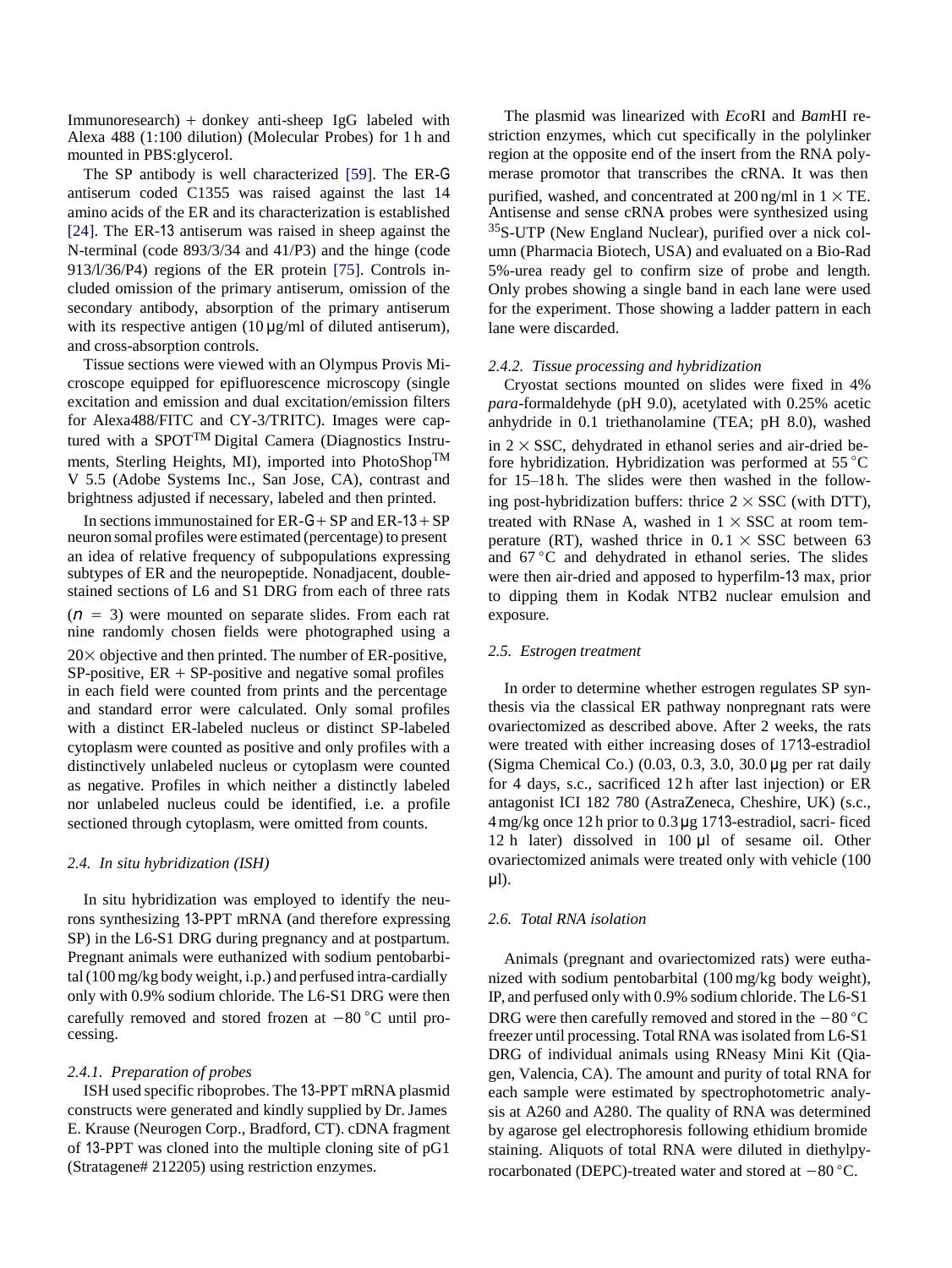## <span id="page-4-0"></span>*2.7. Semi-quantitative reverse transcription–polymerase chain reaction (RT–PCR)*

Total RNA from DRG and spinal cord was reverse transcribed and amplified in an eppendorf Master Cycler, using reagents from Gene AMP Gold RNA PCR Kit (P.E. Biosystems, Foster City, CA), according to manufacturer's instructions. Briefly,  $0.5-1 \mu$ g total RNA was reverse transcribed and amplified in a 50  $\mu$ l reaction mixture containing the following:  $5 \times RT-PCR$  buffer,  $1.75$  mM MgCl<sub>2</sub>, 1.2 mM dNTP's, 10 U RNase inhibitor, 5.0 mM DTT, 1 µM random hexamer, 200 nM SP, ER-G or ER-13 (for-

#### pliTaq Gold DNA polymerase, 30 U MultiScribe reverse

tocol used for SP (modification of [\[41\]\)](#page-10-10) was as follows: pre-heated for 10 min at 94 ◦C followed by 1 min at 94 ◦C, 1 min at  $60^{\circ}$ C, 2 min at  $72^{\circ}$ C for 29 cycles and finally 10min at 72 ◦C. The RT–PCR protocol used for ER-G and -13 has been described earlier [\[82\].](#page-11-0) The sequences used for SP, ER-G and ER-13 were as follows: (i) SP forward: 5<sup>1</sup>-ATG-AAA-ATC-CTC-GTG-GCG-GT-3<sup>1</sup>, reverse: 5<sup>1</sup>-CAG-CAT-CCC-GTT-TGC-CCA-TT-3<sup>1</sup> (217-bp fragment); (ii) ER-G—forward:  $5<sup>1</sup>$ -TCC-TTC-TAG-ACC-CTT-CAG-TGA-AGC-C-3<sup>1</sup>, reverse: 5<sup>1</sup>-ACA-TGT-CAA-AGA-TCT-CCA-CCA-TGC-C-3<sup>1</sup> (287-bp fragment); (iii) ER-13—forward: 5<sup>1</sup>-CTC-GGG-GTC-TGA-GTG-CAG-CT-C-AAC-3<sup>1</sup>, reverse: 5<sup>1</sup>-CCG-AGA-GCC-TTC-AAG-GCT- $ATA-CAA-G-3<sup>1</sup>$  (285-bp fragment).

The RT–PCR reactions were normalized across runs using 18S ribosomal RNA as a standard. A Quantum RNA Kit with 18S primers and competimers for quantitative RT–PCR was used (Ambion, Austin, TX). The ribosomal primers for this kit yielded a 488-bp PCR fragment. The PCR product was separated using agarose gel electrophoresis, visualized after staining with SYBR Green 1 and scanned using the Kodak 1D Image Station (Rochester, NY).

#### *2.8. Statistical analysis*

RIA and RT–PCR data are shown as means and S.D. [\(Figs.](#page-4-0) 1 and 4). Comparisons among groups were made by ANOVA and *t*-test. *P* values less than 0.05 were considered significant.

#### **3. Results**

#### *3.1. Radioimmunoassay*

# *3.1.1. SP levels change in the cervix, DRG and spinal cord over the course of pregnancy*

RIA analysis revealed increasing SP concentrations in the L6-S1 DRG and spinal cord segments over pregnancy with a peak at about Day 20 of gestation and nearly a three-fold increase in SP concentration between Days 10 and 20 of



Fig. 1. Substance P (SP) concentration in the L6-S1 DRG (A), L6-S1 spinal cord (B) and uterine cervix (C) of pregnant and postpartum rats as revealed by radioimmunoassay (RIA). In the DRG (A) and spinal cord (B), SP concentration increases during pregnancy with a peak at about Day 20, and then decreases thereafter. In the cervix (C), SP concentration shows a decrease over pregnancy with a slight increase at about Days 15–20, but increases at parturition. Values are the mean and SE of SP concentration ( $n = 5$ ). DRG: \*\**P* < 0.0072, \**P* < 0.0671, compared to Day 10; spinal cord:  $*P < 0.0001$ ,  $*P < 0.0001$ , compared to Day 10; cervix, <sup>∗</sup>*P <* 0*.*0091, ∗∗*P <* 0*.*01, compared to Day 10, (Dunnet's *t*-test).

pregnancy  $(P < 0.0072)$  [\(Fig.](#page-4-0) 1A and B). The SP concentration in the cervix showed a trend of decreasing between Days 10 and 15 of pregnancy and then a rise thereafter over the last trimester of pregnancy when it returns to Day 10 levels [\(Fig.](#page-4-0) 1C).

# *3.2. Immunohistochemistry*

#### *3.2.1. Sensory neurons of DRG coexpress SP and ERs*

Sections of L6-S1 DRG immunostained for ER-G or ER-13 indicate a subpopulation of neurons immunoreactive for each receptor subtype as well as both ERs (see [\[62\]\).](#page-11-5) The focus of this study is on neurons that express ER as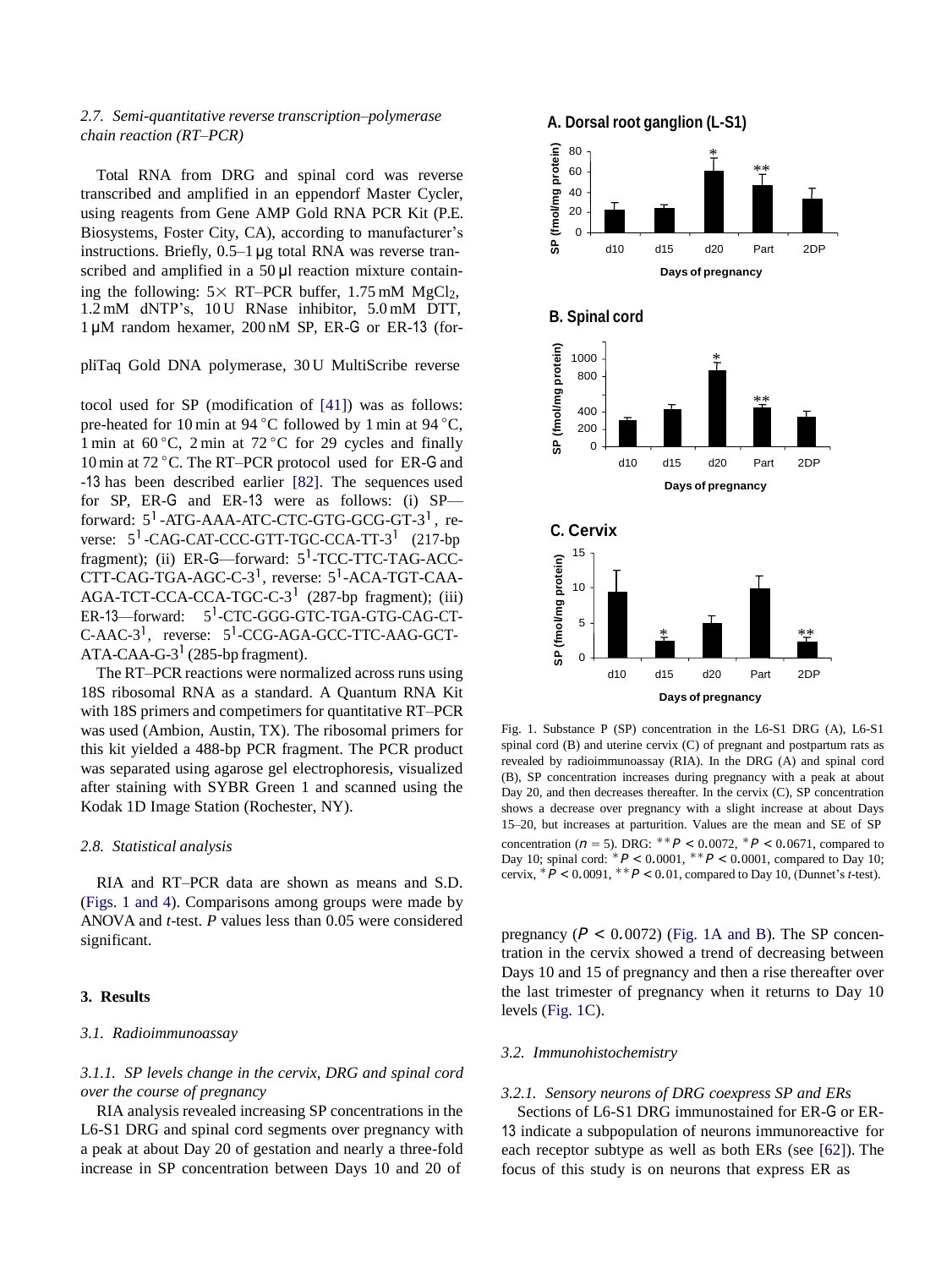well as SP immunoreactivity. Sections double immunostained with a cocktail of antibodies against  $ER-G + SP$  and  $ER-13 + SP$  revealed subpopulations of neurons immunoreactive for ER-G, ER-13, SP, ER-G + SP, and ER-13 + SP

[\(Fig.](#page-5-0) 2). About 6.4% of somal profiles estimated were immunoreactive for both  $ER-G + SP$  and about 15.1% for ER-13+SP.Though triple immunostaining ganglion sections was not attempted, one should consider, based on previous



<span id="page-5-0"></span>Fig. 2. Cryostat sections of the L6-S1 dorsal root ganglia (DRG) from ovariectomized rats double immunostained for ER-G + SP (A, B) and ER-13 + SP (C, D). Low magnification view (A) and higher magnification view (B) of the DRG. The nuclei of some DRG neurons are stained only for ER-G (green arrows, green nuclei in A, B) and some for ER-13 (green arrows, green nuclei in C, D). Other DRG somata express only SP immunoreactivity (red arrows and red cytoplasm in A–D). Some neurons are double stained for  $ER-G + SP$  (white arrows, green nuclei + red cytoplasm in A, B) and some are double stained for ER-13 + SP (white arrows, green nuclei + red cytoplasm in C, D). White arrowheads in A–D indicate neurons that do not express SP nor ER. Double arrowheads in B indicate SP-immunoreactive processes coursing in the ganglia. A specific geographical concentration of subtypes of neurons within the DRG was not evident. Scale bar =  $25 \mu m$  for all figures.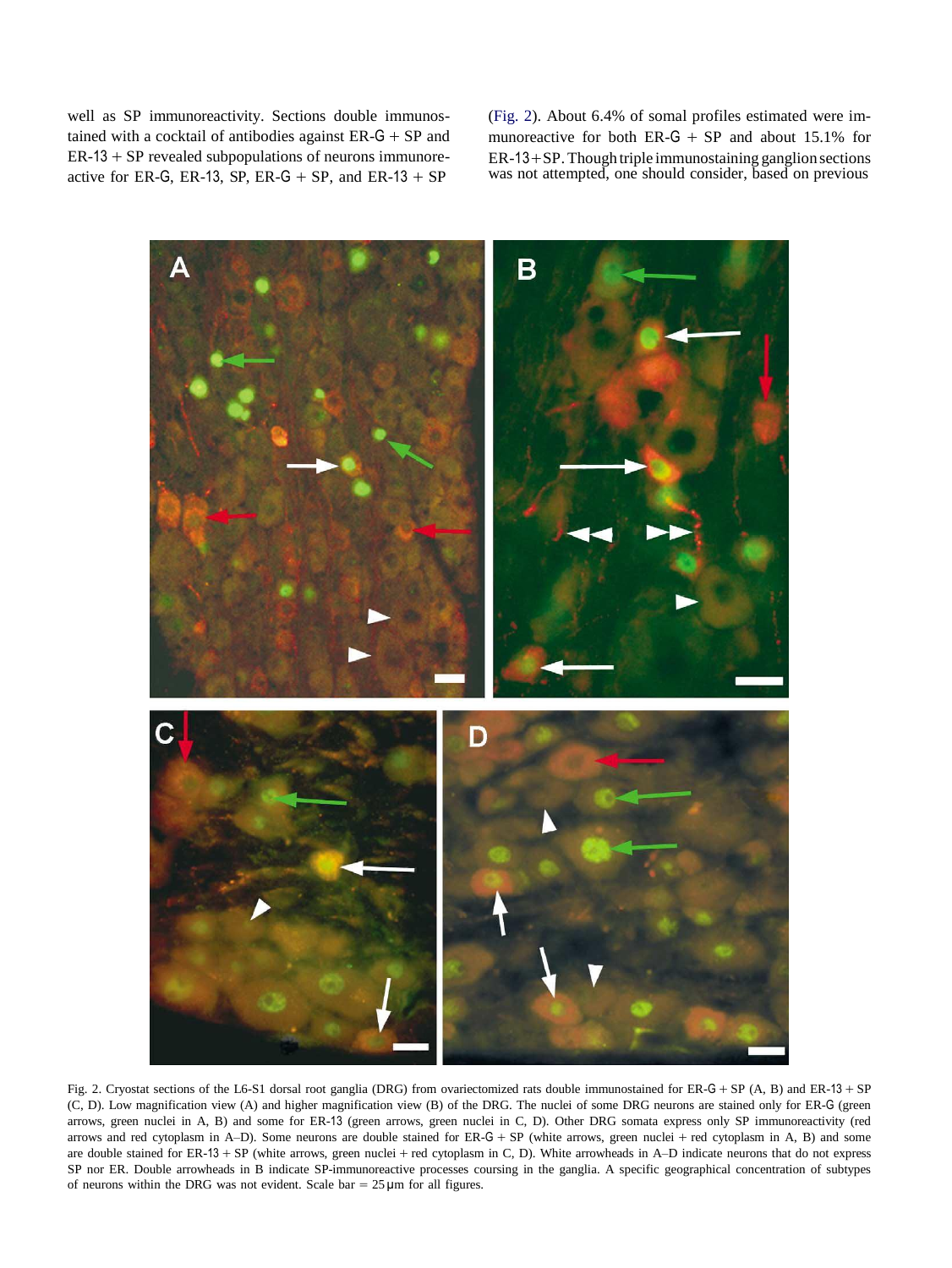

<span id="page-6-0"></span>Fig. 3. In situ hybridization analysis showing expression of SP gene as 13-PPT mRNA hybridization signal (silver grains) in neurons of rat L6-S1 DRG at representative time points during pregnancy (Day 20: A, B, C) and at 2-day postpartum (D). Distinct signals (silver grains) localize largely to small (arrowhead) neurons in pregnancy and 2-day postpartum (A, C, D). Overall, the signal intensity in Day 20 pregnant animals was greater than in 2-day postpartum rats (comparable areas shown in C and D). B is a control section hybridized with the sense probe and shows lack of labeling. Scale  $bar = 20 \,\text{\mu m}$  for all figures.

data [\[62\]](#page-11-5) that some neurons may express both  $ER-G +$  $ER-13 + SP$ .

#### *3.3. In situ hybridization*

# *3.3.1. Sensory neurons of DRG express β-PPT mRNA and synthesize SP*

In order to confirm a subpopulation of neurons synthesizing and expressing SP in the L6-S1 DRG during pregnancy and at postpartum, ISH for 13-PPT mRNA was performed. 13-PPT mRNA signals were localized in small and medium size neurons of L6-S1 DRG throughout the stages of pregnancy examined (Days 10, 15, 20, parturition) and 2-day postpartum [\(Fig.](#page-6-0) 3).

# *3.4. RT–PCR*

# *3.4.1. SP mRNA in L6-S1 DRG is up-regulated over Days 10, 15, 20, parturient (Day 22) of pregnancy and down-regulated by 2-day postpartum*

SP mRNA bands showed a noticeable density increase over pregnancy and an apparent decrease by 2-days postpartum [\(Fig.](#page-7-0) 4A). This change became more apparent when the bands were scanned using the Kodak 1D Image Station to produce a histogram of the net intensity of the bands [\(Fig.](#page-7-0) 4A, right). The difference in net intensity of bands at parturient (Day 22) versus Day 10 was statistically significant ( $P < 0.05$ ).

# *3.4.2. Exogenous estrogen up-regulates SP mRNA in L6-S1 DRG and this effect can be blocked by ER antagonist ICI 182 780*

Ovariectomized rats treated with increasing doses of 1713-estradiol (0.03, 0.3, 3, and 30 µg per rat per day for 4 days) showed a dose-related increase of SP mRNA synthesis in L6-S1 DRG between the ranges of  $0.03-3.0 \mu$ g (no further response was observed beyond  $3.0 \mu$ g) [\(Fig.](#page-7-0) 4B). There was a statistical difference between dosages 0.03 and 0.3  $\mu$ g, and between 0.03 and 3  $\mu$ g (*P* < 0.05).

Since exogenous estrogen up-regulates SP mRNA expression and both ER-G and -13 are expressed in neurons of these ganglia [\[62,82\],](#page-11-5) we examined whether the estrogen effects on SP mRNA synthesis were ER-mediated. Administration of the ER antagonist ICI 182 780 to ovariectomized rats 12 h prior to 1713-estradiol, reduces the effects of estrogen (at  $3.0 \mu$ g) on SP mRNA expression [\(Fig.](#page-7-0) 4C). The partial blockage of SP mRNA synthesis by ER blocker ICI 182 780 was statistically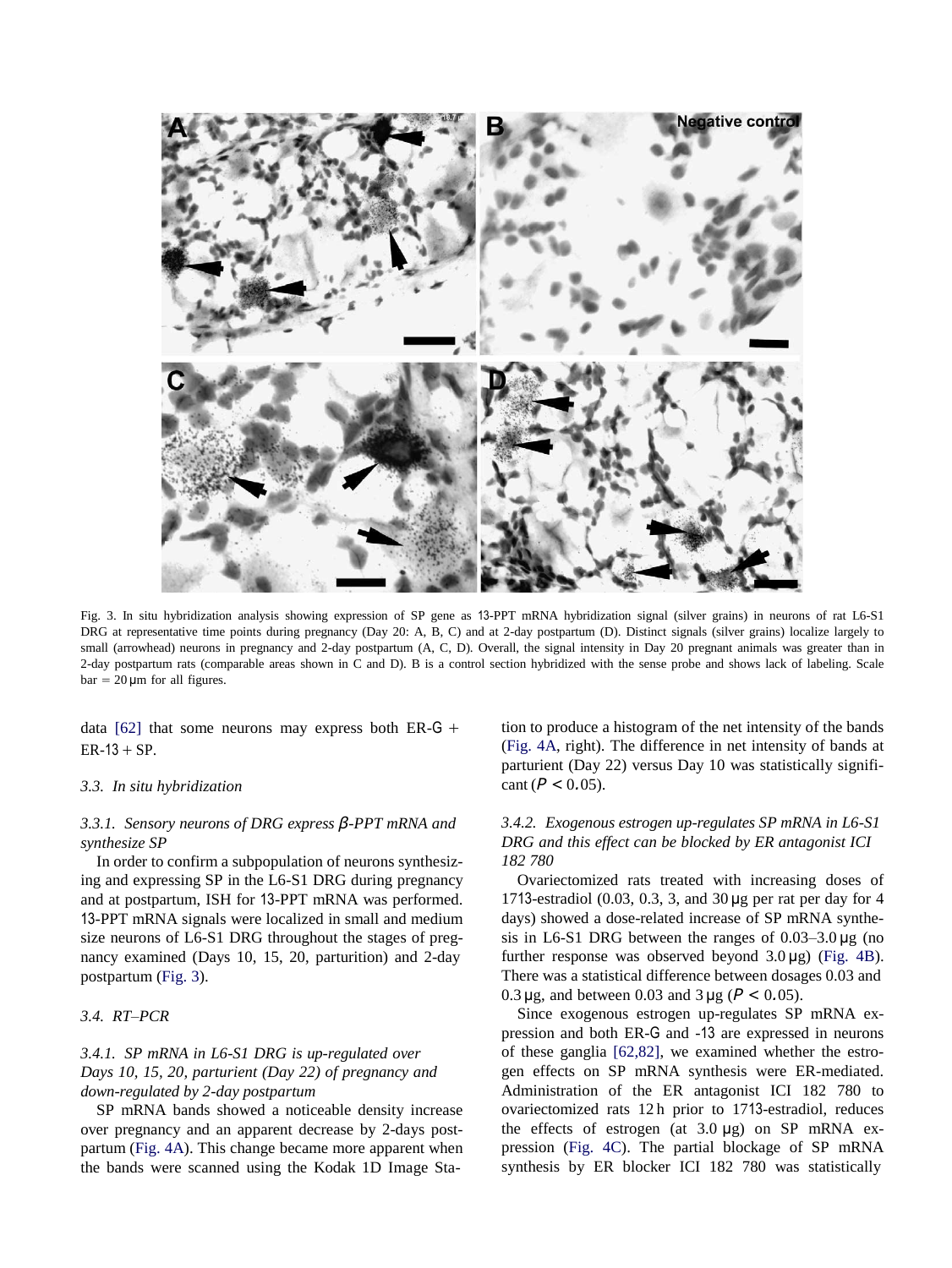A). SP mRNA in DRG during pregnancy



<span id="page-7-0"></span>Fig. 4. Data from RT–PCR analysis showing changes in SP, ER-G and ER-13 mRNAs in L6-S1 DRG at representative time points during pregnancy, the effect of estrogen treatment, and the effect of an estrogen receptor blocker. SP (A), ER-G (D) and ER-13 (E) mRNAs in the DRG of rats at pregnant days 10, 15, 20, parturient (Day 22) and 2-days postpartum. (B) Effect of short-term estrogen treatment, of various doses, on SP mRNA in DRG in ovariectomized rats. (C) Outcome of pretreatment with the estrogen receptor blocker (ICI 182 780) on the short-term treatment effects of estrogen on SP mRNA in DRG of ovariectomized rats. 18S mRNA was used as an internal control. Scanned images of SYB green-stained gels on the left (i) and intensity plotted as a histogram on the right (ii). (A) SP mRNA shows a trend toward up-regulation during pregnancy and decreasing after birth, (B) estrogen administration to ovariectomized rats up-regulates SP mRNA in a dose-related manner with a maximum effect at 3.0 µg, (C) prior administration of ER blocker ICI 182 780 partially prevented the estrogen-induced up-regulation of SP mRNA, (D) ER-G mRNA was up-regulated over pregnancy and decreased after birth, whereas ER-13 mRNA levels (E) remained relatively stable. Note the scale differences for the histograms for ER-G vs. ER-13 mRNA. E: estrogen treatment, ICI + E: estrogen blocker ICI 182 780 + estrogen treatment. (A)  $*P < 0.05$ , compared to Day 10; (B)  $*P < 0.001$ ,  $*P < 0.05$ , compared to 0.03µg estrogen dosage; (C) \* $P < 0.01$ , compared to estrogen treatment; (D) \* $P < 0.023$ , compared to Day 10; (E) all days not statistically different; (*t*-test).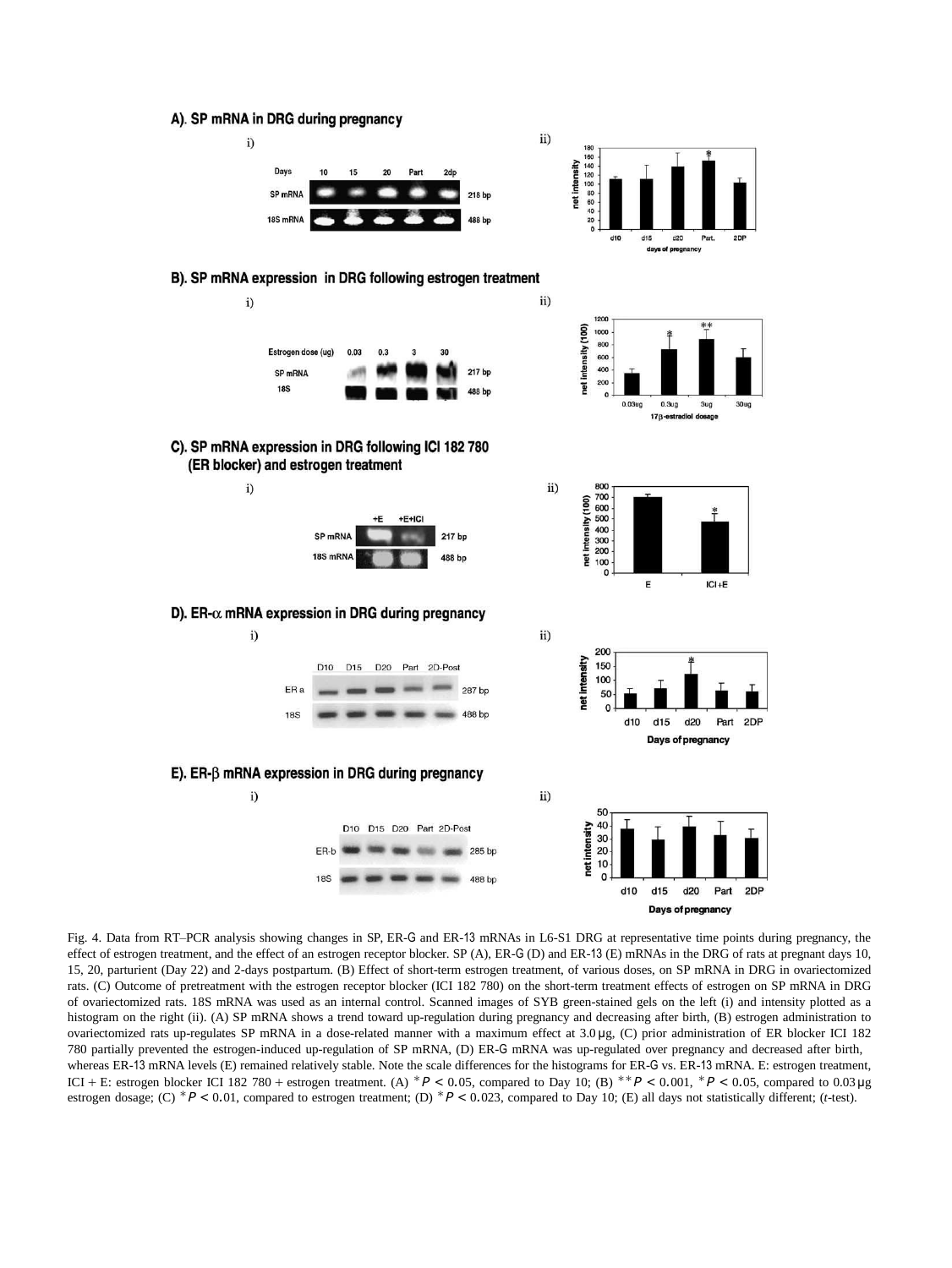significant compared to the 1713-estradiol-treated animals  $(P < 0.05)$ .

Because ICI 182 780 blocks both subtypes of ER, namely ER-G and -13, we examined whether the expression of both subtypes are in L6-S1 DRG for a clue as to the subtype likely to mediate SP mRNA expression in pregnancy. RT–PCR data revealed that ER-G mRNA tended to increase over pregnancy with a peak at Day 20 of pregnancy [\(Fig.](#page-7-0) 4D). In contrast, ER-13 mRNA levels generally remained stable across pregnancy and were basically unchanged from those expressed in the nonpregnant rat [\(Fig.](#page-7-0) 4E). The difference between Day 20 and Day 10 was statistically significant for ER-G mRNA ( $P < 0.023$ ), whereas no significant difference was seen between any representative time points in the case of ER-13 mRNA.

#### **4. Discussion**

The important findings of this study are that  $(1)$  concentration of SP in L6-S1 DRG rises over the last trimester of pregnancy, but is lower in the cervix during the same period, (2) DRG neurons coexpress ER and SP, (3) SP mRNA in DRG increases over pregnancy and responds in a dose-related manner to estrogen, and (4) ER blocker ICI 182 780 attenuates this estrogen effect. These data suggest that estrogen has a role in up-regulation of SP mRNA and SP synthesis, in part via the ER signaling pathway. These findings are novel in that they strongly implicate interactions between estrogen and the neuropeptide SP in the somata of DRG neurons, their central processes in the spinal cord and peripheral terminals in the uterine cervix.

Moreover, the fundamental components of neurogenic inflammation important for cervical ripening in the cervix of late-pregnant rats, i.e. a network of nerves immunoreactive for inflammation-associated neuropeptides and presence of their receptors closely associated with cervical venules during pregnancy, was established by a previous study [\[16\].](#page-10-1) The present findings support the data suggesting that SP is important in changes occurring at cervical ripening and parturition.

Various substances have been studied extensively for their involvement in parturition including cytokines (IL-1, -6, -8 and TNF), oxytocin, prostaglandins and steroid hormones [\[1,51,83\].](#page-9-0) Interestingly, disruption of individual genes for these substances fails to stop reproductive processes in mice [\[34\]](#page-10-11) suggesting there is a multiplicity of factors at play in cervical ripening and parturition and possibly some, as yet, undiscovered factors. Along this line, Carlson and De Feo [\[11\],](#page-10-12) Higuchi et al. [\[27\]](#page-10-13) and Burden et al. [\[10\]](#page-10-2) reported that severing the pelvic nerves enroute to the cervix interferes with, or blocks parturition. This prompted research on factors in the pelvic nerves that are crucial to cervical ripening and parturition.

The cervix is innervated largely by pelvic nerves [\[4,5,58,65,66,85\]](#page-9-1) arising from L6-S1 spinal cord segments,

though there are contributions from the vagus [\[15,30,36,56\]](#page-10-14) and hypogastric nerves [\[5,17,66\].](#page-9-3) Sensory fibers of the pelvic nerve are most vital for parturition as bilateral dorsal rhizotomy at Days 8–10 of pregnancy produces dystocia whereas bilateral transection of ventral roots does not [\[10\].](#page-10-2) Moreover, transection of pelvic and hypogastric nerves blocks reflexive postpartum ovulation that is stimulated by passage of the fetuses through the cervix [\[17\].](#page-10-15) The DRG is the major, if not exclusive, source of SP in the cervix [\[57,58,85\]](#page-11-4) and SP is present in small capsaicin-sensitive sensory neurons [\[69,85\].](#page-11-6) Afferent nerves that release transmitters from their central terminals in the spinal cord also perform an efferent function by releasing neuropeptides from their terminals in target tissue [\[29,48,52\].](#page-10-16) SP, when released from the sensory nerves, produces several effects in peripheral organs [\[29,31,48\]](#page-10-16) including vasodilation, increased permeability of postcapillary venules with plasma extravasation, and recruitment and activation of inflammatory immune cells. These effects are essential features of neurogenic inflammation and are involved in tissue rearrangements [\[7,21,31,52,73,81\].](#page-9-4) Tissue rearrangements of cervical ripening in preparation for parturition begin at about Day 20 in the rat [\[16,18\]](#page-10-1) and resemble those described for neurogenic inflammation [\[16\].](#page-10-1) Thus, our data showing increased synthesis of SP in the DRG over pregnancy, with a peak at about Day 20, taken in conjunction with decreasing levels in the cervix, possibly indicating increased release and utilization, support the hypothesis that SP and a local neurogenic inflammatory-type reaction are important components of cervical ripening [\[16,42\].](#page-10-1) It could be argued that increased SP in the DRG with decreased SP in the cervix may result from increased storage versus release. However, the fact that the SP receptor NK1, which is important in pain and inflammatory conditions [\[68\],](#page-11-7) is up-regulated in the pregnant cervix maximally at Days 20–22 [\[16\]](#page-10-1) is more consistent with the postulated increased release of SP in the cervix at this time, than increased storage. This data parallels that of estrogen effects on SP-receptor mRNA levels and SP binding in an in vivo and model cell system [\[9,22,89\].](#page-9-5) Moreover, the slight rise in SP concentration in the cervix of parturient animals may result from the maximized egress of immune cells from the vasculature at this stage, many of which synthesize SP [\[38\].](#page-10-17)

In situ hybridization data revealed most intense 13-PPT signal in small neurons with light to moderate signal in medium-size neurons. This may explain why selective antidromic stimulation of C-type axons of (from small DRG neurons) and A-delta (from medium-size neurons) (which induce local neuropeptide release, including SP) have differential effects on pelvic organs. Stimulation of C-fibers (with a higher SP content) causes both vasodilation and neurogenic inflammation, whereas, stimulation at frequencies for A-delta fibers causes only vasodilation [\[66\].](#page-11-8) We infer that, based on the collective data above, cervical ripening involves a neurogenic inflammatory-type reaction as an orderly and timely component of cervix remodeling which is vital for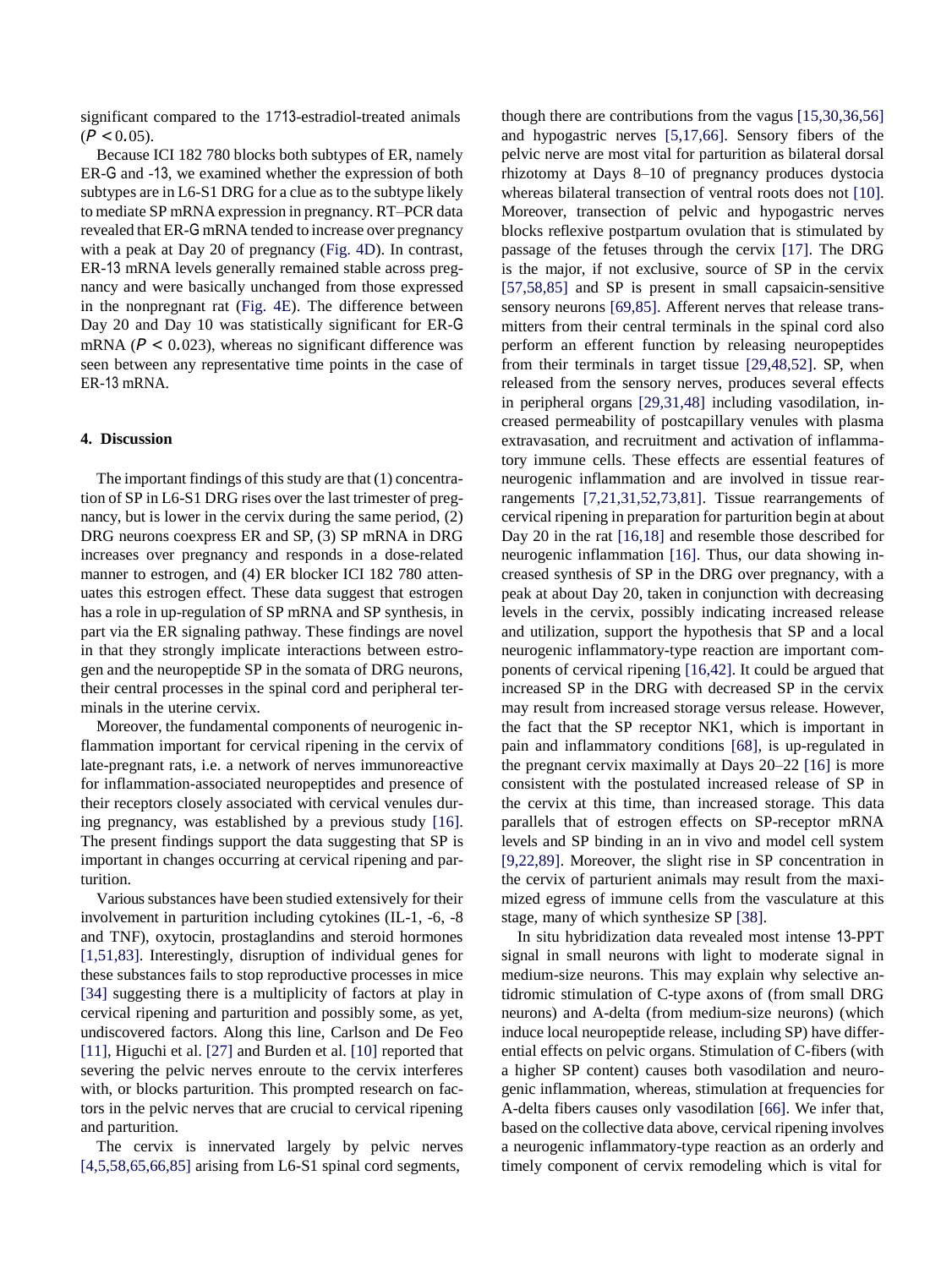passage of the fetus at parturition. In addition, increased SP synthesis in the DRG and transport to, and release in, the cervix at late pregnancy is an important part of this process in the rat. Though SP concentration is lower in the cervix over the last trimester of pregnancy, there was increased concentration of SP in the DRG and dorsal one-half of the spinal cord. The increased concentration of SP in the spinal cord is intriguing, but if it reflects peptide synthesized and transported from the DRG neurons, peptide intrinsic to the spinal cord, SP derived from supraspinal sources or a combination of these is presently unknown. Dorsal rhizotomy and capsaicin-treatment, showed that significant SP content of the L6 spinal dorsal horn is from CNS source(s), though the intrinsic sources were not identified [\[86\].](#page-11-9)

Estrogen and progesterone play key roles in establishing the environment leading to successful pregnancy and full-term labor [\[8,14,78,87\].](#page-9-2) During the period of progesterone dominance in early pregnancy the cervix is firm and tightly closed. At late pregnancy a sharp rise in estrogen levels changes the estrogen: progesterone balance which favors cervical ripening [\[78\].](#page-11-10) This change in hormonal milieu up-regulates factors that enhance uterine contraction and cervical ripening, e.g. oxytocin receptor [\[25,26,39,88\]](#page-10-18) and immune cells [\[16,47\].](#page-10-1) Moreover, coexistence of ER and SP in sensory neurons of lumbosacral DRG neurons implicates estrogen in the regulation of SP expression and SP involvement in cervical ripening. Furthermore, the temporal coincidence in the rat (at about Day 20) in the rise of serum estrogen (and decline of progesterone) [\[8,46,76\],](#page-9-2) up-regulation of ER-G mRNA, SP mRNA, and SP in L6-S1 DRG (present study), strongly supports the notion that estrogen, working through ERs, positively influences SP expression.

<span id="page-9-7"></span><span id="page-9-6"></span><span id="page-9-1"></span>L6-S1 DRG neurons project axons to pelvic organs other than the uterus and cervix, e.g. the urinary bladder [\[19,20,33,80\]](#page-10-19) and some of these neurons express ERs [\[3\].](#page-9-6) Thus, estrogen could influence the function of the urinary system in addition to the reproductive tract [\[2,6,32,84\].](#page-9-7) This influence could occur at the level of the epithelium, smooth muscle, or nerves [\[3,23,50\].](#page-9-6) Consequently, it is likely that all ER-positive neurons examined in the present study were not necessarily uterus-related. Though, it should be noted that previous studies have not reported a direct effect of steroid hormones on bladder responses to nerve stimulation [\[74\]](#page-11-11) and micturition thresholds were not altered by estrous cycle stage (i.e. circulating hormone level) in normal rats (but only in bladder inflamed rats) [\[32\].](#page-10-20) In any case, this information calls forth an important point, i.e. caution should be exercised when making interpretations about neurons expressing ERs and their role(s) only in reproductive organ circuitries.

<span id="page-9-5"></span><span id="page-9-4"></span><span id="page-9-3"></span><span id="page-9-2"></span>Estrogen effects are mediated largely by ER-G and -13 [\[35,37\].](#page-10-21) Small- and medium-size sensory neurons in L6-S1 DRG express one or both ER isoforms [\[3,62,64\].](#page-9-6) The present study revealed that ER-G mRNA is up-regulated during pregnancy, whereas, ER-13 remains largely unchanged implying that ER-G may play a dominant role during pregnancy and, possibly mediate up-regulation of SP synthesis. 1713-Estradiol stimulated SP mRNA synthesis in ovariectomized rats, an effect blocked by pretreatment with an ER antagonist suggesting that SP synthesis in the DRG during pregnancy may be regulated by the estrogen–ER signaling pathway. Because we do not know if the 13-PPT gene has an estrogen-responsive element (ERE) [\[54\],](#page-11-12) it is not clear precisely how estrogen regulates SP. A proposal is that estrogen regulates SP synthesis indirectly by modulating NGF or trkA [\[43,77\],](#page-10-22) which express EREs, and these regulate SP [\[43–45\].](#page-10-22) ICI 182 780, may, therefore, block SP up-regulation by preventing binding of the estrogen–ER complex to the ERE of NGF.

Taking the present data in concert with the current literature we propose one avenue by which estrogen may influence initiation of cervical ripening. Estrogen could enhance the sensitivity of nerves at the internal of the cervix to fetal mechanical stimuli and up-regulate synthesis of SP and NK1 in DRG and cervix, respectively with concomitant enhanced release of SP in the cervix. SP, in concert with other inflammation-associated neuropeptides, promotes a neurogenic inflammatory-type response and tissue rearrangements. Thus, SP, in part, under the influence of estrogen–ER-G, may help establish conditions critical for cervical ripening in preparation for parturition.

#### **Acknowledgments**

This work was supported in part by NIH grants NS22526 and NS33081 (RP) and FWF P-13512-Med (RA). We thank Jen Hafemeister for her excellent technical assistance.

#### <span id="page-9-0"></span>**References**

- [1] Arntzen KJ, Kjollesdal AM, Halgunset J, Vatten L, Austgulen R. TNF, IL-1, IL-6, IL-8 and soluble TNF receptors in relation to chorioamnionitis and preterm labor. J Perinatal Med 1998;26:17–26.
- [2] Beach FA. Effects of gonadal hormones on urinary behavior in dogs. Physiol Behav 1974;12:1005–13.
- [3] Bennet HL, Gustafsson JA, Keast JR. Estrogen receptor expression in lumbosacral dorsal root ganglion cells innervating the female rat urinary bladder. Autonom Neurosci 2003;105:90–100.
- [4] Berkley KJ, Robbins A, Sato Y. Afferent fibers supplying the uterus in the rat. J Neurophysiol 1988;59:142–63.
- [5] Berkley KJ, Robbins A, Sato Y. Functional differences between afferent fibers in the hypogastric and pelvic nerves innervating female reproductive organs in the rat. J Neurophysiol 1993;69:533–44.
- [6] Blakeman P, Hilton P, Bulmer J. Oestrogen and progesterone receptor expression in the female lower urinary tract, with reference to oestrogen status. Br J Urol 2000;86:32–8.
- [7] Brain S. Sensory neuropeptides in the skin. In: Geppetti P, Holzer P, editors. Neurogenic inflammation. Boca Raton, FL: CRC Press; 1996. p. 229–44.
- [8] Bridges RS. A quantitative analysis of the roles of dosage, sequence and duration of estradiol and progesterone exposure in the regulation of maternal behaviour in the rat. Endocrinology 1984;114:930–40.
- [9] Brown ER, Harlan RE, Krause JE. Gonadal steroid regulation of substance P (SP) and SP-encoding messenger ribonucleic acids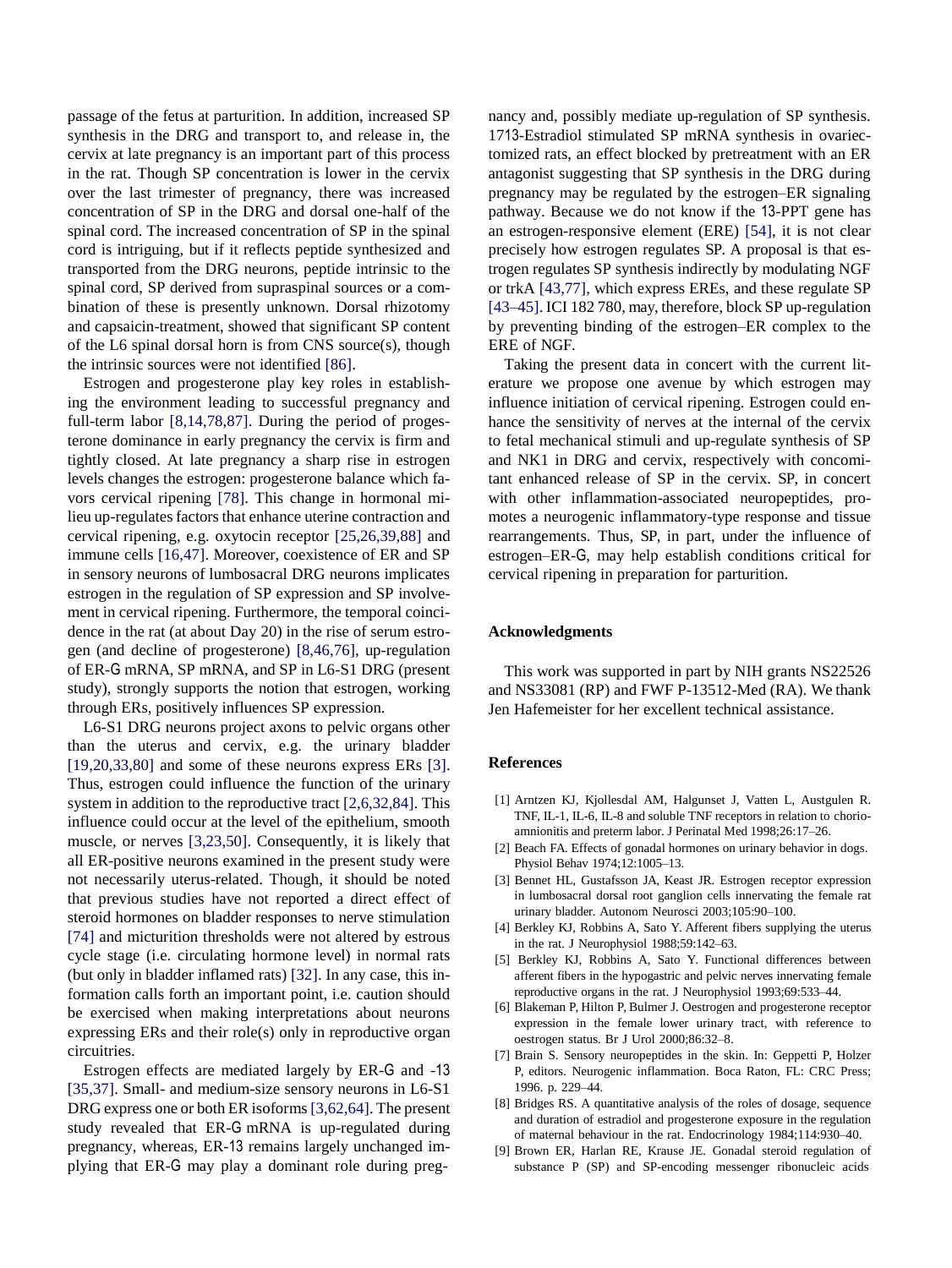<span id="page-10-2"></span>in the rat anterior pituitary and hypothalamus. Endocrinology 1990;126:330–40.

- <span id="page-10-20"></span><span id="page-10-12"></span>[10] Burden HW, Price GT, Renegar RH, Hodson CA. Effects of peripheral nerve lesions during pregnancy on parturition in rats. Anat Embryol (Berl) 1990;182:499–501.
- <span id="page-10-3"></span>[11] Carlson RR, De Feo VJ. Role of the pelvic nerve vs. the abdominal sympathetic nerves in the reproductive function of the female rat. Endocrinology 1965;77:1014–22.
- <span id="page-10-11"></span>[12] Carter MS, Krause JE. Structure, expression and some regulatory mechanisms of the rat preprotachykinin gene encoding substance P, neurokinin A, neuropeptide K and neuropeptide gamma. J Neurosci 1990;10:2203–14.
- <span id="page-10-21"></span><span id="page-10-14"></span>[13] Challis JRG. Mechanism of parturition and preterm labor. Obstet Gynecol Surv 2000;55:650–60.
- [14] Chaim W, Mazor M. The relationship between hormones and human parturition. Arch Gyne Obstet 1998;262:43–51.
- <span id="page-10-1"></span>[15] Collins JJ, Lin CE, Berthoud HR, Papka RE. Vagal afferents from the uterus and cervix provide direct connections to the brainstem. Cell Tissue Res 1999;295:43–54.
- <span id="page-10-15"></span>[16] Collins JJ, Usip S, McCarson KE, Papka RE. Sensory nerves and neuropeptides in uterine cervical ripening. Peptides 2002;23:167–83.
- <span id="page-10-17"></span>[17] Cunningham ST, Rosenblatt JS, Komisaruk BR. Reflexive ovulation in the rat, induced by caesarean section, is blocked by pelvic and/or hypogastric nerve transection. Neuroendocrinology 1992;56:393–6.
- <span id="page-10-19"></span>[18] Cunningham F, MacDonald P, Gent N, LaVeno K, Gilstrap L. Normal labor and delivery and the puerperium. Parturition: biomolecular and physiologic processes. In: Williams obstetrics. Norwalk, CT: Appleton and Lange Publishers; 1993. p. 297–361.
- <span id="page-10-8"></span>[19] de Groat WC, Kruse MN. Central processing and morphological plasticity in lumbosacral afferent pathways from the lower urinary tract. In: Mayer EA, Raybould HE, editors. Basic and clinical aspects of chronic abdominal pain. Pain research and clinical management. Amsterdam: Elsevier; 19932. p. 219–35.
- <span id="page-10-10"></span><span id="page-10-6"></span>[20] Donovan MK, Winternitz SR, Wyss JM. An analysis of the sensory innervation of the urinary system of the rat. Brain Res Bull 1983;11:321–4.
- <span id="page-10-22"></span>[21] Dray A. Neurogenic mechanisms and neuropeptides in chronic pain. Prog Brain Res 1996;110:85–94.
- [22] Duval P, Lenoir V, Kerdelhue B. Ovarian steroid modulation of neurokinin contents in hypothalamus, pituitary, trigeminal nucleus, and cervical spinal cord of the ovariectomized female rat. J Neuroendocrinol 1998;10:823–8.
- <span id="page-10-9"></span>[23] Eika B, Salling LN, Christensen LL, Anderson A, Laurberg S, Danielsen CC. Long-term observation of the detrusor smooth muscle in rats: its relationship to ovariectomy and estrogen treatment. Urol Res 1990;18:439–42.
- <span id="page-10-18"></span>[24] Friend KE, Resnick EM, Ang LW, Shupnik MA. Specific modulation of estrogen receptor mRNA isoforms in rat pituitary throughout estrous cycle and in response to steroid hormones. Mol Cell Endocrinol 1997;131:147–55.
- [25] Fuchs AR, Periyasamy S, Alexandrova M, Soloff MS. Correlation between oxytocin receptor concentration and responsiveness to oxytocin in pregnant rat myometrium: effects of ovarian steroids. Endocrinology 1983;113:742–9.
- <span id="page-10-13"></span><span id="page-10-7"></span><span id="page-10-4"></span>[26] Hendrix EM, Myatt L, Sellers S, Russell PT, Larsen WJ. Steroid hormone regulation of rat myometrium gap junction formation: effects on cx43 levels and trafficking. Biol Reprod 1995;52:547–60.
- <span id="page-10-5"></span>[27] Higuchi T, Uchide K, Honda K, Negoro H. Pelvic neuroctomy abolishes the fetus-expulsion reflex and induces dystocia in the rat. Exp Neurol 1987;96:443–55.
- <span id="page-10-16"></span>[28] Hökfelt T, Kellerth JO, Nilsson G, Pernow B. Substance P: localization in the central nervous system and in some primary sensory neurons. Science 1975;190:889–90.
- [29] Holzer P. Local effector functions of capsaicin-sensitive sensory nerve endings: involvement of tachykinins calcitonin gene-related peptide and other neuropeptides. Neuroscience 1988;24:739–68.
- [30] Hubscher CH, Berkley KJ. Spinal cord and vagal influences on the responses of rat solitary nucleus neurons to stimulation of the uterus, cervix and vagina. Brain Res 1995;702:251–4.
- [31] Jancso N, Jancso-Gabor A, Szolcsanyi J. Direct evidence for neurogenic inflammation and its prevention by denervation and by pretreatment with capsaicin. Br J Pharmacol 1967;31:138–51.
- [32] Johnson OL, Berkley KJ. Estrous influences on micturition thresholds of the female rat before and after bladder inflammation. Am J Physiol 2002;282:R289–94.
- <span id="page-10-0"></span>[33] Keast JR, de Groat WC. Segmental distribution and peptide content of primary afferent neurons innervating the urogenital organs and colon of male rats. J Comp Neurol 1992;319:615–23.
- [34] Kimura T, Ogita K, Kusui C, Ohashi K, Azuma C, Murata Y. What knockout mice tell us about parturition. Rev Reprod 1999;4:73–80.
- [35] Koike S, Sakai M, Muramatsu M. Molecular cloning and characterization of rat estrogen receptor cDNA. Nuclei Acids Res 1984;15:2499–513.
- [36] Komisaruk BR, Bianca R, Sansone G, Gomez LE, Cueva-Rolon R, Beyer C, et al. Brain-mediated response to vaginocervical stimulation in spinal cord-transected rats: role of the vagus nerves. Brain Res 1996;708:128–34.
- [37] Kuiper GGJM, Enmark E, Pelto-Huikko M, Nilsson S, Gustafsson JA. Cloning of a novel estrogen receptor expressed in the rat prostate and ovary. Proc Natl Acad Sci USA 1996;93:5925–30.
- [38] Lai JP, Douglas SD, Zhao M, Ho WZ. Quantification of substance P mRNA in human mononuclear phagocytes and lymphocytes using a mimic-based RT–PCR. J Immunol Methods 1999;230:149–57.
- [39] Lau TM, Kerton DJ, Gow CB, Fairclough RJ. Increase in concentration of uterine oxytocin receptors and decrease in response to 13,14-dihydro-15-keto prostaglandin F2 alpha in ewes after withdrawal of exogenous progesterone. J Reprod Fertil 1992;95: 885– 93.
- [40] Lembeck F, Bernatzky G, Gamse R, Saria A. Characterization of substance P-like immunoreactivity in submammalian species by high performance liquid chromatography. Peptides 1985;6(3):231–6.
- [41] Leung MS, Wong CC. Expression of putative neurotransmitters and neuronal growth-related genes in Merkel cell–neurite complexes of the rats. Life Sci 2000;66:1481–90.
- [42] Liggins GC. Cervical ripening as an inflammatory reaction. In: Ellwood DA, Anderson ABM, editors. The cervix in pregnancy and labor. Edinburgh: Churchill Livingstone; 1981. p. 1–9.
- [43] Lindsay RM, Harmer AJ. Nerve growth factor regulates expression of neuropeptides genes in adult sensory neurons. Nature 1989;337: 362–4.
- [44] Liuzzi FJ, Scoville SA, Bufton SA. Long-term estrogen replacement coordinately decreases trkA and 13-PPT mRNA levels in dorsal root ganglion neurons. Exp Neurol 1999;155:260–7.
- [45] Liuzzi FJ, Scoville SA, Bufton SA. Effects of short-term estrogen replacement coordinately decrease trkA mRNA levels in axotomized dorsal root ganglion neurons. Exp Neurol 1999;159:433–40.
- [46] Lye SJ, Nicholson BJ, Mascarenhas M, MacKenzie L, Petrocelli T. Increased expression of connexin-43 in the rat myometrium during labor is associated with an increase in the plasma estrogen: progesterone ratio. Endocrinology 1993;132:2380–6.
- [47] Mackler AM, Iezza G, Akin MR, McMillan P, Yellon SM. Macrophage trafficking in the uterus and cervix precedes parturition in the mouse. Bio Reprod 1999;61:87–883.
- [48] Maggi CA, Meli A. The sensory-efferent function of capsaicinsensitive sensory neurons. Gen Pharmacol 1988;19:1–43.
- [49] Maggi CA. The dual nature of the tachykinin NK1 receptor. Trends Pharmacol Sci 1997;18:351–5.
- [50] Makela S, Strauss L, Kuiper G, Valve G, Salmi S, Santti R, et al. Differential expression of estrogen receptors alpha and beta in adult rat accessory sex glands and lower urinary tract. Mol Cell Endocrinol 2000;164:109–16.
- [51] Matsuzaki N, Taniguchi T, Shimoya K, Neki R, Okada T, Saji F, et al. Placenta interleukin-6 production is enhanced in intrauterine infection but not in labor. Am J Obstet Gynecol 1993;168:94–7.